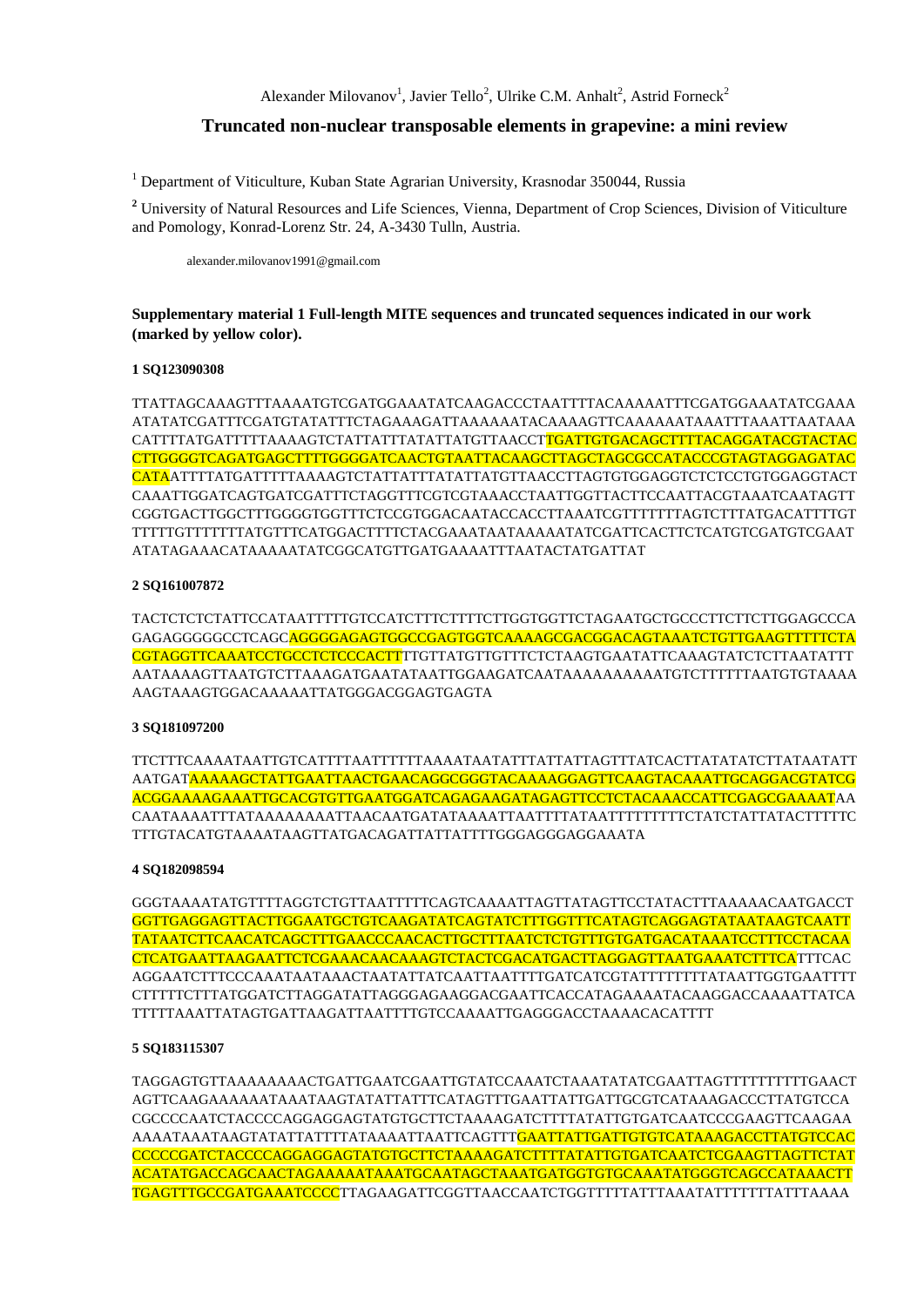AAATTAGTTCAACTCTTAAAACTAGTTTAAAATTGGTTAAAAATTAATTCAGTTCAAAATCAATTTTTTAAAACCA GTTCGATTTTGAACCAGTTTGACTATTTGGATATAAAATCGAACTGGTTAAAGCAGTTCGAAACTAATTCGATTTG ATTTTTTTACCAAATTAGTTTTTGCACGTCCGTA

## **6 SQ202041669**

TTAAAATAATGGCTTAAATATTGCACTCGTCCCTGCAAATATGACCCGTTTAAGTTTTCGTCCCTGTAAAAAAAAA ATTGTTTTTGCTTTTGAAAATAGTCCCTCAAAATTTTTTGTTTTTGAAAATAGTCCCTAAGTTCACAATAACATTGAT TGAATGAGGATTCAATGAAAGAAGGGGCTCCGGTGTATAGAGAGGACCTTACCGTTTAACAAGTAATCATAGAAA CGATGGAACCCACCATTTCTTTGTCTATTTCTATTAAATTAACTATGCTTTTTTGAATACCTAGTATCAATAGAATTT CTTATTAAGAGGTTAAATACTTAGAAAAAAAAATCGTGGTTGGGAAGGTTATAGCAGCAAAAGCCATTGGAATTT TTATTTTATACATTGGAAAAATCCATTTTGTTATTAATAGACTAGGTAAGGATAAAAGAATAACCGAAAGAAAAA AAGAAAATAGTTATTCATCAAAGTCTCACTTATTCAATGACCAGAGTTAAACGTTGTTTTTGAAAATAGTCCCTGG AGGGACTATTTTCAAAAACAAAAAATTTTGCAGAAAACTTTTTAAAAAACAAAATATTTTGCAGAGACCAAAAAC TACAAAATATGTTCAATCAGCGTGCGCCACGTAGGCATTTTGGTGACTTGTCATGACTTAAATGGACCCAGGGATA TTTTTAAAAGACAGATTTTTTTTGCAAAGACTGATTTCTGAATTTTTATTTTACAAGGACCAAAACTTAAACGGGCC ATATTTACAGAGACGAGTGCAATATTTAAGCCTAAAA

## **7 SQ205090478**

TAAGAGCATCCACAATGGAGACACCTATTTTTGGGTACTTAAATTGGTCCCGCATGTACATATCATTCATTTATAAT TTTTTAATAGTGGTGCCTAATAAGAACCAAATTTCTCCAACCCAACATCTCAAACAAATTTCTTAAATGGAACCCA CTAATTAACTAGTATCAATAACTTTATATCATTACATATCAATTTTTTAATATTAAAAAGGTGTGGGTCCCACTTAA GAATGAGGTGTTAAGTGTGATCCCGGATCTTATAAGACCTCGAAAAAATTTCTTCCCGATGTATTTTATTCGGCTCA ATCTTTTAGTAAAAGATTGGGCTGAGTTTAATTGAAATTAATAGAACGAATAATAATTACTGGATTAAATAGTATC CATTGCTGGGAATTCAAATTTGATCTCCTTCTAGACTTCACAAGCAACAACTAATTCAGGACTCCATTTGGTAGCTT CACAGATAATTTCATTACCCTCACGAGTAAGATCACGTCCTTCATTACGAGCATGAGATACCTAATTGGTACGGGG TCTTAAAAGGTTAAGACCCTCCCATTGAAGATGGTCTAA

## **8 SQ205100655**

AGAGTGTGTTTGGATGGAGGAATGTTTTGAGGGAATATAATGTTTTGAGGGAATTCAAATACTTTGATGTGAATTC CATTGTTTGGATAATAATTTGTAGAATTTTCATAATGATGAAAATTTATGAAGTATTTTGCTCTGTTATTACCCGAT CGAAACTTTAATGCAATCTTTTCTGATCCCGCAGGAGGGGGAGACCCCATATTATACCAGCATCTCTTTCGGTTCTT CGGTCATCCAGAGGTGTATATTCCAATTCTGCCTGGAACCGGTATCATAAGTCATATCGTTTCGACTTTTTCGGGAA AACCGGTCTTCGGGTATCTAGGCATGGTTTATGCCATGATCAGTATAGGTGTTCTTGGATTTCTTGTTTGGGCTCAT CATATGTTTGCTGTGGGCTTAGACGTTCAAATGACACTTAAAAGTTAAGAATTTCAAAATTCTTCATTGTTATAATT TTTCAAATTTTGCTTTTTGGTCCTCAAATCTTTCAAATTGTCCCCAATAAAATTATTTAAAAATTGCAAATTGACCC CTCAAATTTCCCAAAAATTATAATTTGACCCCCAATTTTTTTGAAATTTGCAAATTGGCCCCTAATTTCATTTTTCAA ATTTGGCCCAAAAAATTTAAAATTTATAAAAGTTGCCCATTAATGATGACAATAATTTTTTTACTACTCCATCCAAA CAATAATATTTAAGAATGAAAGCAATTTAATTTAATAATTTGAATTACCTAGAATTCTAAATTTTTCAAAATTTCTC AATTACCTTATCCAAACACACTCT

## **9 SQ265152084**

TGGTGTTTGATCAATTTAGTCCCTGTCACATCGGATGTTTAAACATTAATTAGAAGTATTAAATATAGACTAATAAT AAAATTAATTGTATAAGTGAGAGCTAATTCGCGAGACAAAATTTTTAAACGTAATTAATCCATAATTAGCGCACGT TTATTGTAGCATCATATAGGCTAATCATAGATTAATTAGGCTTAATAGATTCTCAGATTTGGTCAAGAGGAAGAGA CTTATAATATTGTGGCCACTCATGATTATTTTGGCTTTGCCCTAAGATTGCGATCAATCACTTTTTATGATTCAATCA GCTCCTCACTTCTTATTAAGGTTTTTGTGACCGACACCTAGCTCTTTCCACATCACTCCACTGTTTGAGCAATTTCCA CTCTCCTCCGGATCTGATCTATCTACTCGGCAATTCATCCAGTGACTTCACGGTCGCCAAAGAAGCCCCAAGAAGC ATCAAACATTTCCAATGCGTATTTGTCCAATTGACACGTCGAAGGAATCAACGTTGGTCTCGCGAATCAGCCTAGA GTTATGGAATGAGTTTTGTCATTAGTCTATGTTTAGTACTTCTAATTAGTGTCCAAATATCTGATGTGACACGGGCT AAAATTTAGTCCTTGATCCA

## **10 SQ302142638**

TTTAGGTTGGCAAAATCAGATAAAATRGTCMCGTGGTCATAAGGTATTCAGAAGATARTCCCTGTGGTAAAAAAA AWTCGGATTTAAAACCCTGTGATCTAAGTTTGTTARGATTTATGCCCGAAACTAGAGGTTCTGTCATTTCTCCACTA AGCTTACAGGTGGAGCAGAGTTTCTCTGAGGAGATGCGACAGAACGTGGTTTAACTAATAAATCACATAATTCATT AAAATTCAAGATCTAATAAATCAAATAATTCAAAATGCCTTTATAAAATTAACAAGTTTTTGACTCTTGAATATCC AACCAATTAATTAATTCTTTATAACATATTCTATTTTTCTTTGACAAATAAGACAATAATCGTTGACGTTTTCCCAA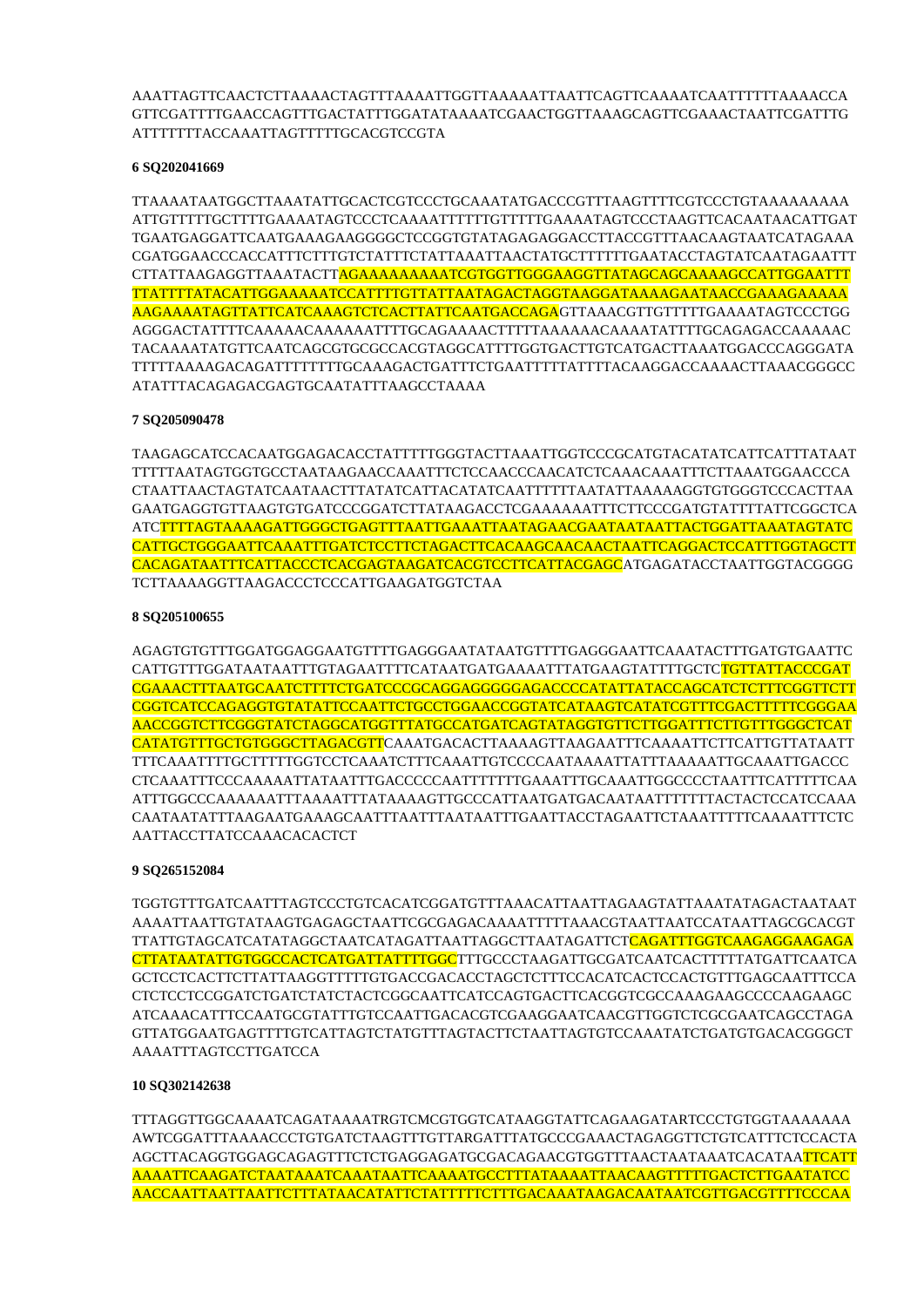AATTTTATGTAAACCTCTTTGAGATAAATAGTTTTTTTGTGTAATTGTAAATGTGAAGTAAGTTTTCGTATCCTATT GGTGAAACTAACTATTTGAAATTCAACRGATCCTCTGTTTTCGTCTTTTTCTTCTTGTGAAATAACTGAGATGAATG AATTTTTTTACCATAAACTGAAATCTTCTCTACCCCCCTCTTTTTATTGTAAGATATTTTTTATTGATAGATACTCAA AGAAACTCTACTCCACCTGTAAGCTTAACRAAGGAATGACAGAACMTCTAATTTCAGGCATAAATCCTAATAGAC TTAGACCACAGGGGTKTAAATCCAAATTTTTTCTACCACAGGGGCTATCTTCCGAATTCTTTATGACCACGGGGAC CATTTATCCGATTTGGCCAACCTAAA

### **11 SQ372011074**

TTGGGATATTGACGCTCATGTCGTAAAAAAATTAGAGCGCGCATATATGTCCTTCATTCTTACGAAAAACTAATTA GGAACACGTGATTCATTTGGTTCTTTTTATTCTTGCTCGAGCTGGATGATTTAAAATTATCATGTCCAGTTCCCTCG GGGGATGGATCTATAAGAATTCACCTATCCCAATAACAAAAAAAACTTGACTTGAATGATCCTGTATTAAGAGCTA AATTGGCTAAGGGTATGGGTCATAATTATTACGGCGAGCCCGCATAGCCCAATGATCTTTTATATATTTTTTCAGTA GTAATTCTAGGTACTATTGCATGTAATGTAGGTTATCCGTAGATATAATTTTCATTAAATGTTAAATCTGTGGATAA AATTATGACACATGTATGTCCGTTGATATAAATGGTATATATGCTCTAGTTTTTAGATCGCAGGACATCTTTATCCT AGAAATATGACGGAGAGTATTACATACCCTTTACGATAATTTAGGGCTATATTTATTCTTTTTTTCCTT

#### **12 SQ385086057**

ACACCTTGTTTGGATGATTGTTACCCGTTGTATTGTATTGTTAGTTTAAATACAATATTTATTTTGATTGTTACTTAA ATTTTATTGTATCATATCGTTTAAATCCATCGTTAGGTAACGATCAAAAGACCCATTTTATGGAACAAACGATTTGG TGTGATCACGTCGTTGCCTTACTATTTTCTTCTCATTTAACTTTATTTATTATTTAATAATTGTATTTCATCTTCACTC TACCTTTTCATAGTATCTCCAACCGCATATGTCTTTCTCCTACCAAAAGGAAAGAAAAAGAAATAAGGATTTCCCC TTTGCTTTGACAATGGAATTCTTCCCCCGGTCCCCTTCAGAAAAAGGGAGAGATTTTTTGATATATTTATTGGATCC GTCGGGACTGACGAGGCTCGAACCCGCAGCTTCCGCCTTGACAGGGCGGTGCTCTGACTAATTGAACTACAATCCC AGGGAAATACGGGATCTAGCAGAAAATTTGATTCTTTTTTATCTCTGGATCGGGTATTTCTGAAGTCCATACCCTAC TTTTCTTGTAAGTTTATCATTCAAATCATGAATGTGTGACATTATGTAACGGCCGAGAGCGATATAACCTATCAAAT ATTGTATTCATTAAACAATATAGTACGGTACAATACAATACAATATCTTATAAAACAACATGCAATAACCATCCAA ACAAAGTGTA

#### **13 SQ393043634**

ATGGTGCATGGGTTGGTGTGGTTGTTGGGTACATGCATGCTTCTATTTGTCTGATCCTTCACAAATACAAGTTTTAG GTTACAACAGCTCAACTAAAAAGATCTTAATGATAGATATAGCAACTTGGATACAATAAGATAAGAGGAAAGAAC AGGAAAAAAAATAAAATTGGAAGGAAAGCTATCTTTGATAATAACTCCCTTTTGTTTCTCTTTTATCTCTATTCTTT TCCCCCTTATCCCTAAATATTCTTATAAAATGAAATTGCTAACTCTCATTTTTGTGGGAGAGTGTCGGGGTTGTACA TTTAGAATATTGGCTAAACTAGGGAAAAACAAAAAAGGAAATAGTGTTATATTTTTTTTGACCAATTAGAATTGCC TCCGAGGATCTAGAATTGCCTCAAAAGGTCCAATATACATGTGTTATTAGACCTTTTGAATAAGAGTCAAAAAGAT CTTTTCAAAATTTAACATTTTCTCATAGAAGATGTAAAACAGTTATAGGGTATTCTAGAAAAACATTAACAACTGA TTTACCCAAGAATAACAAATAGATTGAATTTTTTTCAGATGGAATTCAATCAAAATCAAATAGACATATCGTTAGG AATATTTGACTAGGATCCTACCCCACAGGCATGACTTACTGTGTTGACATGGGTGTGTTAGGTGAAGTTGAAGAAT TCCGGGTATCAT

#### **14 SQ395060092**

TTCTCACAAATCGGCTTATATTCGAAGTTTTTTTTTTTTAATTTGATTATAAAAGAATCACGTATCAAATGTTTCTCC AATAAAACATTAAAATCATTTTAAAATATTTTAAGTAGTTTGTCAACACGATTGGATGTGACTAATGAACAAATCA AATAGTATAACTCAAGTATAAGTATACGAGACATCAATGACACACATACGTTAACACTCCCCCTAATGAATGGAA ATTGATCATTTACATCTTGCTCATCAAATAAGGGTCTTGCTACGTCCCTTGGTGAGGATGTCAAAAATTTGATCCTC ACTAGAGATATAAGAAGTCCTTATGATCTTTGTCACCTAATCTTTGACCACCATTGAGTCTTAGATAAATAATTAA GCTTGATAAAATGATTTGTCAATAAGAAAACAAGAAGCTCCAACAAGAGTTTAATTTGTCAAAAACTTAATTTTTT TCAAAAGCATTTTTTAGGTTAAAGACATGTTTTAGAATTACTATAAAACCAACT

#### **15 SQ442012989**

TTTTAAGAATAGCCAAATTCATAGATTTTTCTTTGAAATTTACACGATTTGTCTTGTGGTATCTTCAAATTTATGAA GGACTTATCATGATCTTACACTTTTATATTTCAATAATAATTATACGATTTGCAAAAATAAAATGTAAAGGTGTAG AGTAAGATTAAACTTTTATAAAGTTATTTCATTTAAACAGGGTGCACAATCAGTGGCTGAGCCACATGCAATTGAG GGGGTGCGTGACTTCAAAAAATTTTATAGGCAACCTATAATATATCTATAAAGTGGAGATCCGGAAATAGGGAAA GAAGCGAACAAGAGAAGCTTTCTCTCACTCAATGGATGTATCTGGTTTGATACGGTACAGTACAATACGAGACGA TGGAATGCAATGGGATGGATGGTAGAGGGCTGCCTGCGCCCAAAATAACTCTACATAAGTGCTCTCCTTAACTCTA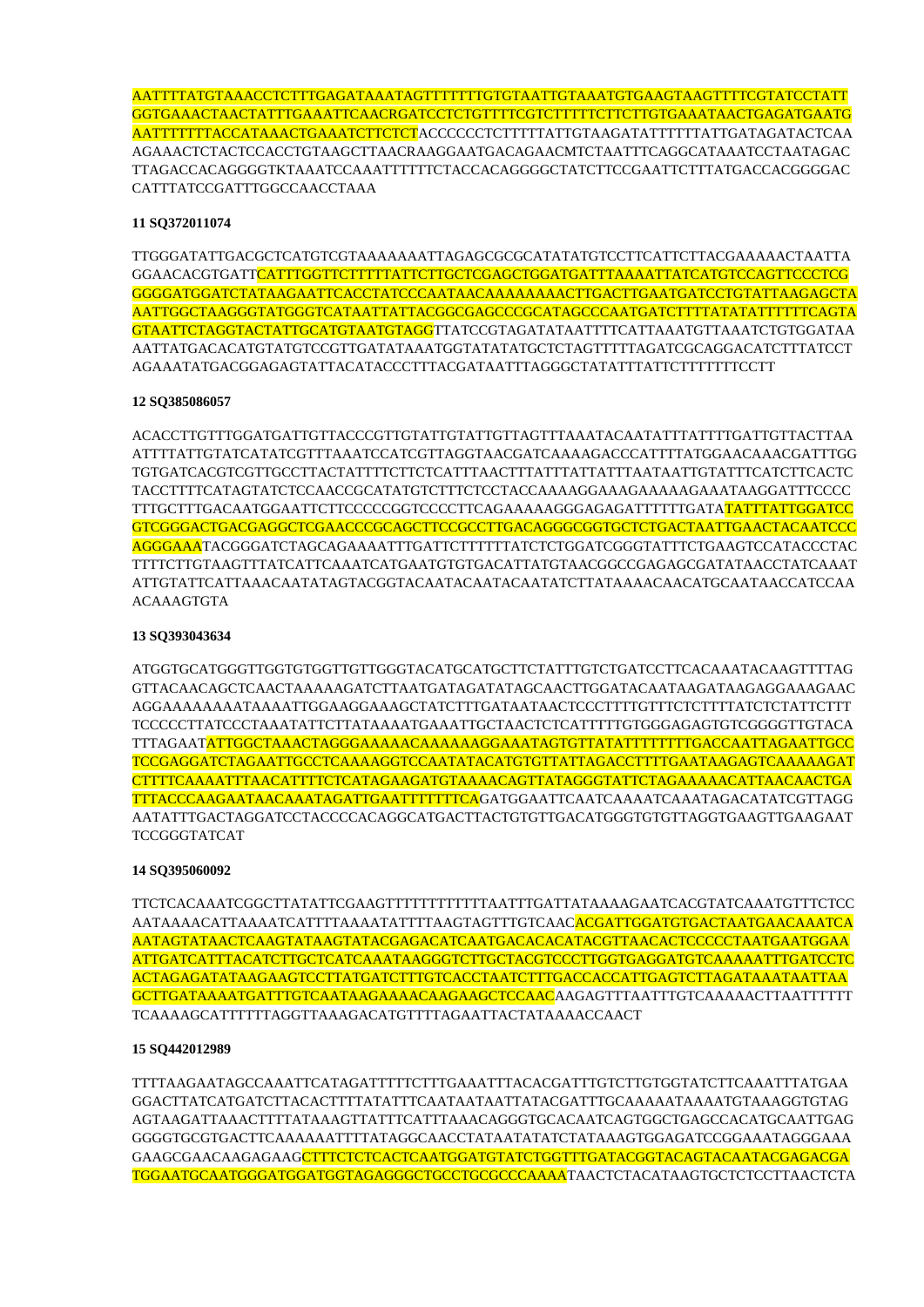## GAGTCCTGGTTTTACTACCGAACATAATTATTACTAAAATGTGAAAATGTAGAATTATAATAGTTTCCACATAAAT TTGAAGATGTCACGAAACAAATCGCATAAATTCCAGGAAAAAATCTATGCATTAGGCCTTTTAAGAATC

## **16 SQ452094622**

ATAATTAGGTTAATTAGAATTTTTATCTCATCTTGAACTTTGACATGTATTAAATTATGTCTTCGAACATATTTTAG ATTGTTAAAAATTCTCTTTAAACTAATGAGATTATTGGATTCAAGAACTTTTGTCAAATTTTATTTAATTTTATTAAT ACAGCGATTGTCCATGTACAAGTTGTGCCTCCCAAACTTTAATATCTACCGAATTGTACTCCCTGAACTTTGACAGG TATTAAATCGTGCACCTTAAACTTTTATTCACATCAGGCTCCGTTAATAAAATTAGATAAAATTCTTTGAATCCAAC AATTTCAATAGTTTAAGAAATAATGAGCCAGACTAGTATTTGCAGTGAATCCTCCTGTTAAGTAATCATGCATTAC GATAGGAACTCCCAATTCTCTGGCAAATACAGCCCTTTTCATCATTTCTTCACATGTACCTGCAGTAGCATTCAAGT AATGTCCTTTGATTTCCCCTGTTTCAGACTGTGATTTATAAATTGCTTCTGCACAAAATAAGAAACGGTCTCTCCAA CGCATAAATGGTTGGGAATTTCATGTCCCCCCTCTTCCAGGTCCATCACAAGGGAAACGAAAACCAAGATTTGCTT TATTATTTGGTATCAAACGCGAGCTACGAGCAAATAGAACACCTTTCAGAAGTATCAATACCGTCACATGAATCGT AAATGCATGAATGTGATGGACCAGTTTAAAAAATTTAGAAGGCATAGTTTAGTACGTGTCAAAATTGGAGAAGTA AAAATATTAATTAACCATTTACTAATTA

## **17 SQ465051794**

TAAGGGCGCGCATGACAACCATTATGTTCTAGAAATAGTTTTTGAAATAGAAATAAATTTTTCTATTTTTATTTCTA GAAGAGTTTCTAAGCAAAAAAAATCGCTTGATAACAACACAAAATTTCCTCCTTTCGGACGACGGTGAACCAGCA AATAGTGGTGACGGACGACGGTGGACGATGGCCAGCGACTGGCGAGCGGCGAGCAATCAATGGACGGTGGTCAA CGGCAACAGATGAAGGACCGGTTGACGAACAATGAGACGAACTTGTAAAATCGATGCCACAAAGATAGCCAACT CTATTATCAAAGAAATAAGGAAAGGGGCGACGATTTGGCACCAGATATCCGGTGGTGTCGAAAGAGCAGTTGTGA GAGCGGAAAACCATCAAAAACGACGATGTCGTGAAGGTTCCACATAAAGACCCCTTGGTTCTGGTAACCGGATTA GAAAATCCCTAATTTTGGAGAATGGTTCAGCTGAGTTTGCAAAACGGTTTAGGGTAGAGTGTCAAATTGGAGTGTG GACTTAAGTCATATCTCGATTCTATTTTAGAAATAGAGAAGTAGAAAATTTCTAATTCTGATTTCTATTCCAAACCT ATTTTTGGAATAGAAATCTATTCCAGAAATAAAAAAACGGAATAAGTTTATCAAATGGATTTTTATTCTAGAAACA GGTCTGGAATAGAAAAATTGTTTCTAGAATAGAAATTACCGGTTGTCATGCACCCATTAA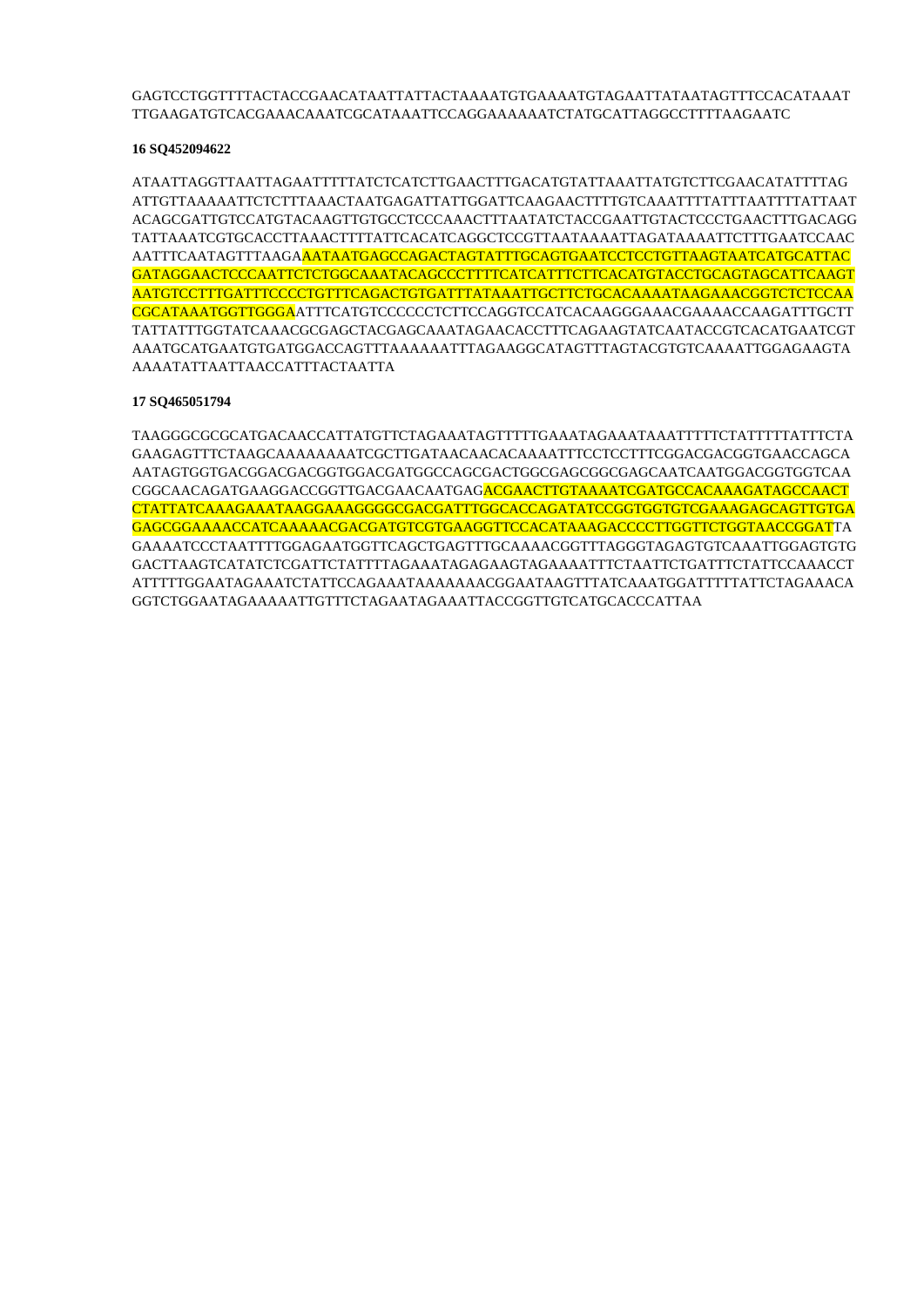## Alexander Milovanov<sup>1</sup>, Javier Tello<sup>2</sup>, Ulrike C.M. Anhalt<sup>2</sup>, Astrid Forneck<sup>2</sup>

# **Truncated non-nuclear transposable elements in grapevine: a mini review**

<sup>1</sup> Department of Viticulture, Kuban State Agrarian University, Krasnodar 350044, Russia

<sup>2</sup> University of Natural Resources and Life Sciences, Vienna, Department of Crop Sciences, Division of Viticulture and Pomology, Konrad-Lorenz Str. 24, A-3430 Tulln, Austria.

alexander.milovanov1991@gmail.com

## **Supplementary material 2** Truncated sequences identified in our work

| Name    | Sequence                                                                                                                                                                                                                                                                              |  |  |  |
|---------|---------------------------------------------------------------------------------------------------------------------------------------------------------------------------------------------------------------------------------------------------------------------------------------|--|--|--|
| $MT-01$ | tgattgtgacagettttacaggatacgtaccacettggggtcagatgagettttggggagetacagtaattacaagettagetagegecatacetgtagtaggagataccata                                                                                                                                                                     |  |  |  |
| $MT-02$ | aggggagagtggccgagtggtcaaaagcgacagactgtaaatctgttgaagtttttctacgtaggttcgaatcctgcctctcccactt                                                                                                                                                                                              |  |  |  |
| $MT-03$ |                                                                                                                                                                                                                                                                                       |  |  |  |
| $MT-04$ | ggttgaggagttactcggaatgctgccaagatatcagtaggtttggtctcatattcaggagtataataagtcaatttgtaatctttaacaccggctatgaatccaacacttgctttagtctctgtttgtggtgacataagtccctcctacaactcacgaattaagaattctcacaacaacaacaaggtctactcgacatgaattag<br>gtgttaatgaaacctttca                                                 |  |  |  |
| $MT-05$ | cccc                                                                                                                                                                                                                                                                                  |  |  |  |
| MT-06   | agaaaaaaaaatcgtggtcgggaaggttatagtagcaaaagccattggaattttgattttatacattggaagaatccgctttgttattaatagaccaggaaagggtacaaggataactgaaaggaaatcaattagttattcatcaaagtttcatttattcaatgaccaga                                                                                                            |  |  |  |
| $MT-07$ |                                                                                                                                                                                                                                                                                       |  |  |  |
| $MT-08$ | tgttattaaccgatcgaaactttaatacaaccttttctgatcccgctggagggggagaccccatattataccagcatctctttcggttcttcggtcatccagaggtttatattcccattctgcctggatccggtatcataagtcatatcgtttcgactttttcgggaaaaccggtcttcgggtatctaggcatggtttatgccatgatcagt<br>acaggigettettggatetettgtttgggeteateatatgtttaetgtgggettagaegtt |  |  |  |
| MT-09   | cagattcggtcaagaggaagaaacttataatattgtggctgctcatggttattttggc                                                                                                                                                                                                                            |  |  |  |
| $MT-10$ | agtaagtetteggatettattggtgaaactgaataettgaaatteaacagateeeetatttgettetttttgagaaataaetgagatgaataagttttttaeeataaaaegaaatettetet                                                                                                                                                            |  |  |  |
| $MT-11$ | cagtagtaattctaggtactattgcatgtaacgtagg                                                                                                                                                                                                                                                 |  |  |  |
| $MT-12$ | tatttattggatccgtcgggactgacggggctcgaacccgcagcttccgccttgacagggcggtgctctgaccaattgaactacaatcccagggaaa                                                                                                                                                                                     |  |  |  |
| $MT-13$ | acatttcacaattgattaaccgaagaataataaatagattgcatttttttca                                                                                                                                                                                                                                  |  |  |  |
| $MT-14$ | acgactgacgtgactaatgaacaaatcaaggatacaactcaagtacaattagtacaagtacatgagacataagtgacacacatacgctaacactcccccaaacgaatggagattgatcattcccagcttgctcatcaaagaagggccctgctaagtcccttggtgaggatgtcggaaatctgatcctcactagagatgta                                                                              |  |  |  |
| $MT-15$ |                                                                                                                                                                                                                                                                                       |  |  |  |
| $MT-16$ | aataatgagccaagctagtatttgcagtgaatccccctgttaagtagtcatgcattatgataggaactcccaattctctggcaaatacagcccttttgatcatttcttcgcatgtacctgcagtagcattcaagtaatgccctttgatttcacctgtttcagcctgtgatttaaaaatggcttcggcacaaaataagaaacggtctctcc<br>aacgcataaatggttggga                                             |  |  |  |
| $MT-17$ | acgaacttgtacaatcgatgccaacgagatagccaactctattatcgaagaaatagggaaacgggcgacgatttggcaccagatatccggaggtgtggaaagagcagctgtgagaagcggaaaaaccatcaaaaaacgacgattgttcgtggaggtttccacagaaagaccccttggttctggcaaacggat                                                                                      |  |  |  |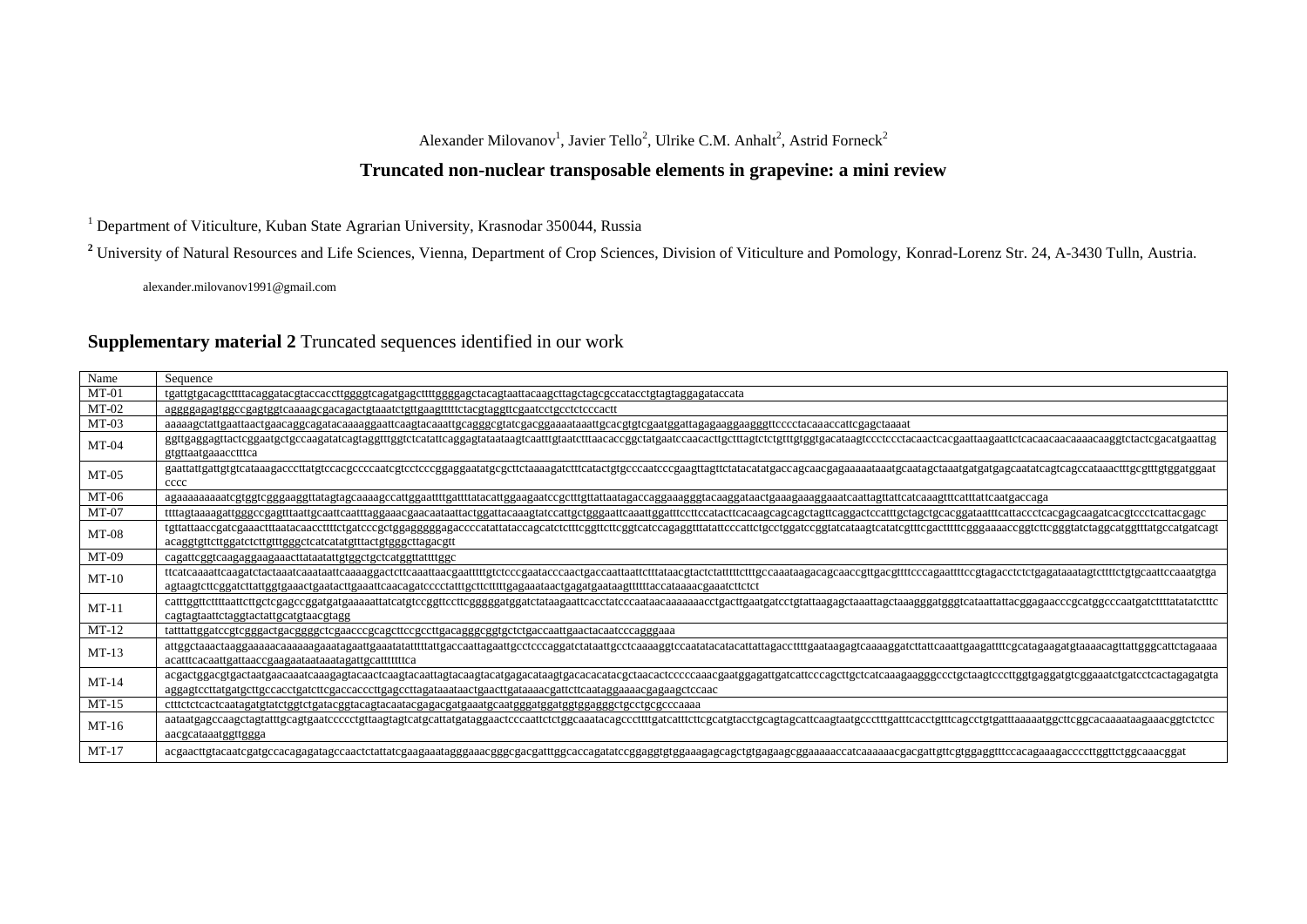## **Truncated non-nuclear transposable elements in grapevine: a mini review**

<sup>1</sup> Department of Viticulture, Kuban State Agrarian University, Krasnodar 350044, Russia

**<sup>2</sup>** University of Natural Resources and Life Sciences, Vienna, Department of Crop Sciences, Division of Viticulture and Pomology, Konrad-Lorenz Str. 24, A-3430 Tulln, Austria.

alexander.milovanov1991@gmail.com

**Supplementary material 3 Identification of the mitochondrial truncated MITEs (MT) identified as conserved domains**